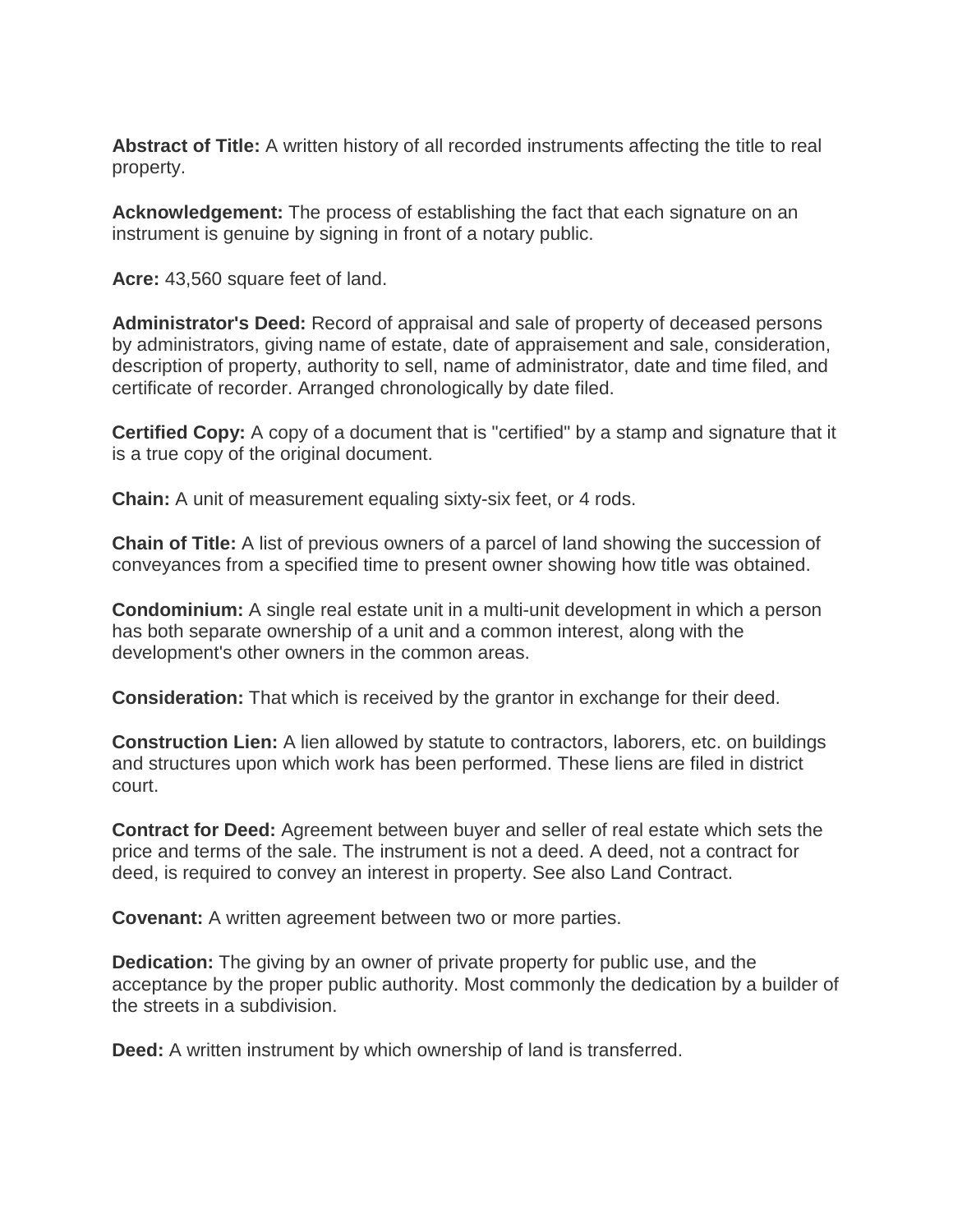**Deed of Trust:** An instrument used as a mortgage. Property is transferred to a trustee by the borrower in favor of the lender, and retransferred to the borrower upon payment in full.

**Deed Restrictions:** Clauses in a deed limiting the future uses of the property.

**Document:** Any written instrument meeting all statutory requirements which may be recorded with the Register of Deeds.

**Easement:** A right to use the land of another for a specific purpose, such as for utilities or right of way.

**Encumbrance:** Any lien – such as a mortgage, taxes, etc., an easement; or any other restrictions on the use of the land that may diminish the value of the property.

**Equitable Interest:** The interest held by the buyer of real property under a land contract. The equitable right to obtain absolute ownership to property when legal title is held in another's name. See also land contract.

**Escrow:** The general arrangement under which legal documents or property is handled by a disinterested third party on behalf of a buyer and seller until the occurrence of a condition at which time the third party is to hand over the documents or property to the promisee.

**Execution:** To make a legal document valid by signing.

**Fee Simple Estate:** An interest in land that is the broadest property interest allowed by law continuing forever.

**Financing Statement:** A document filed to notify third parties, usually prospective buyers and lenders of a secured parties interest in the property. See also, Uniform Commercial Code (UCC)

**Foreclosure:** A proceeding in or out of court, to extinguish all rights, title, and interest, of the owner of a property in order to sell the property to satisfy a lien against it.

**Grantee:** The buyer of property.

**Grantor:** The seller of property.

**Indexing:** A system which indicates where all recorded and filed documents can be found.

**Instrument:** Any writing having legal form and significance, such as a deed, mortgage, will, lease, etc.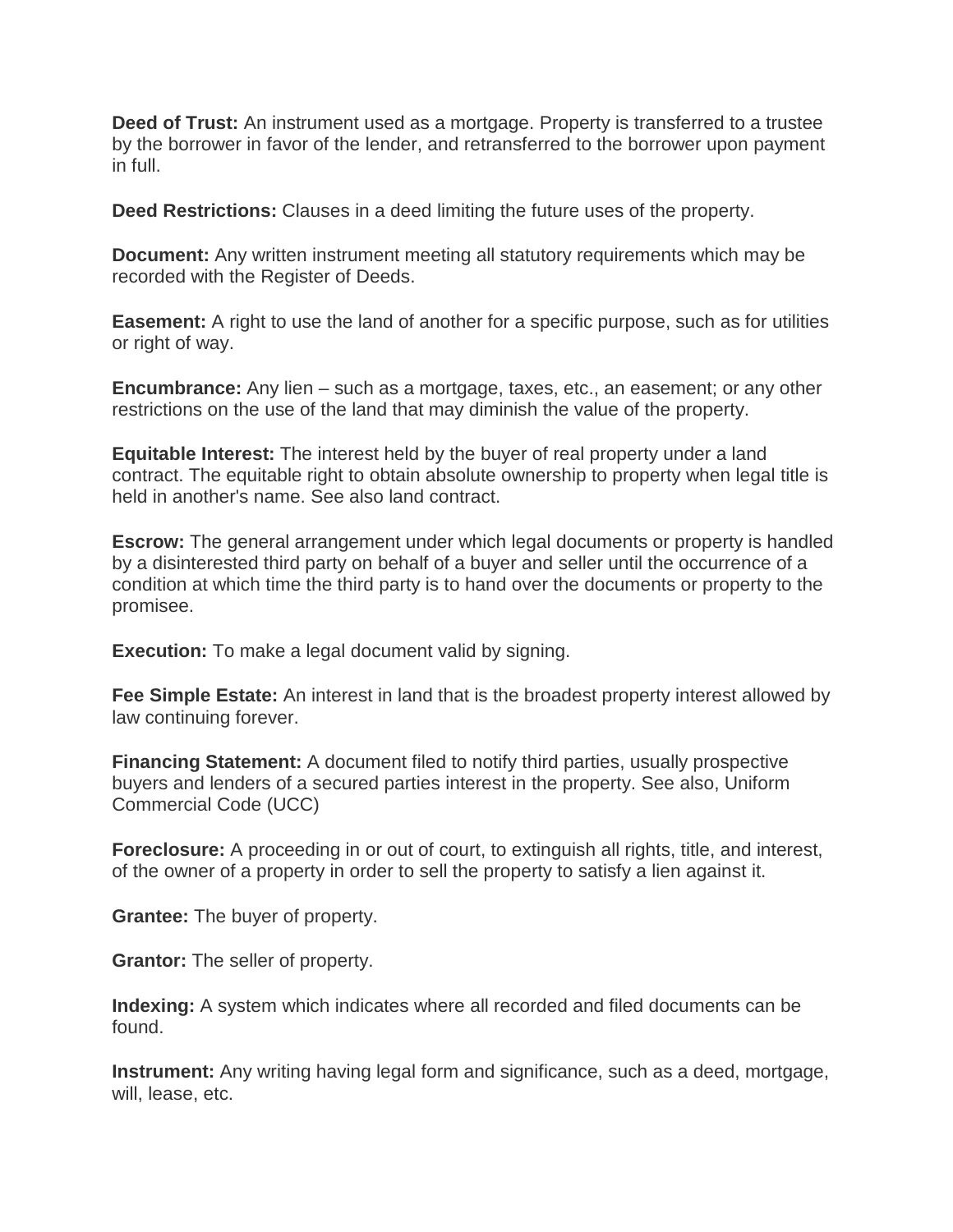**Joint Tenancy:** Ownership of real estate between two or more parties named in one conveyance as joint tenants. Upon the death of a joint tenant, his or her interest passes to the surviving joint tenant(s) by right of survivorship.

**Judgment:** A court's final determination of the rights and obligations of the parties in a case.

**Land Contract:** An installment contract for the sale of land. The seller has legal title until paid in full. The buyer has equitable title during the contract term.

**Lease:** A contract by which the rightful possessor of property conveys the right to use that property to another in exchange for a fee.

**Legal Description:** The writing of descriptions of land which is specifically directed to and for the purpose of delineating a certain area of land or space which cannot apply to such a condition anywhere else. The use of the word "legal" pertains to the fact that the description must be able to withstand attack under law.

**Lessee:** One who receives property by lease.

**Lessor:** One who conveys property by lease.

**Lien:** A hold or claim put in place by a creditor upon the lands or property of a debtor.

**Life Estate:** A reservation of the right of use or ownership for the life of an individual.

**Lis Pendens:** A notice recorded in official records to show that an action affecting a particular property has been filed in court.

**Lot:** A measured parcel of land having fixed boundaries.

**Marketable Title:** Clear title that is reasonably free from the risk of litigation over possible defects.

**Metes and Bounds:** A description of a tract of land using courses and distances to create a perimeter of the property.

**Mortgage:** A pledge of real estate as security for the payment of a debt.

**Mortgage Assignment:** An instrument transferring the secured rights of a mortgage to another party by the original party which possessed those rights.

**Mortgagee:** A lender in a mortgage transaction.

**Mortgagor:** The borrower in a mortgage transaction.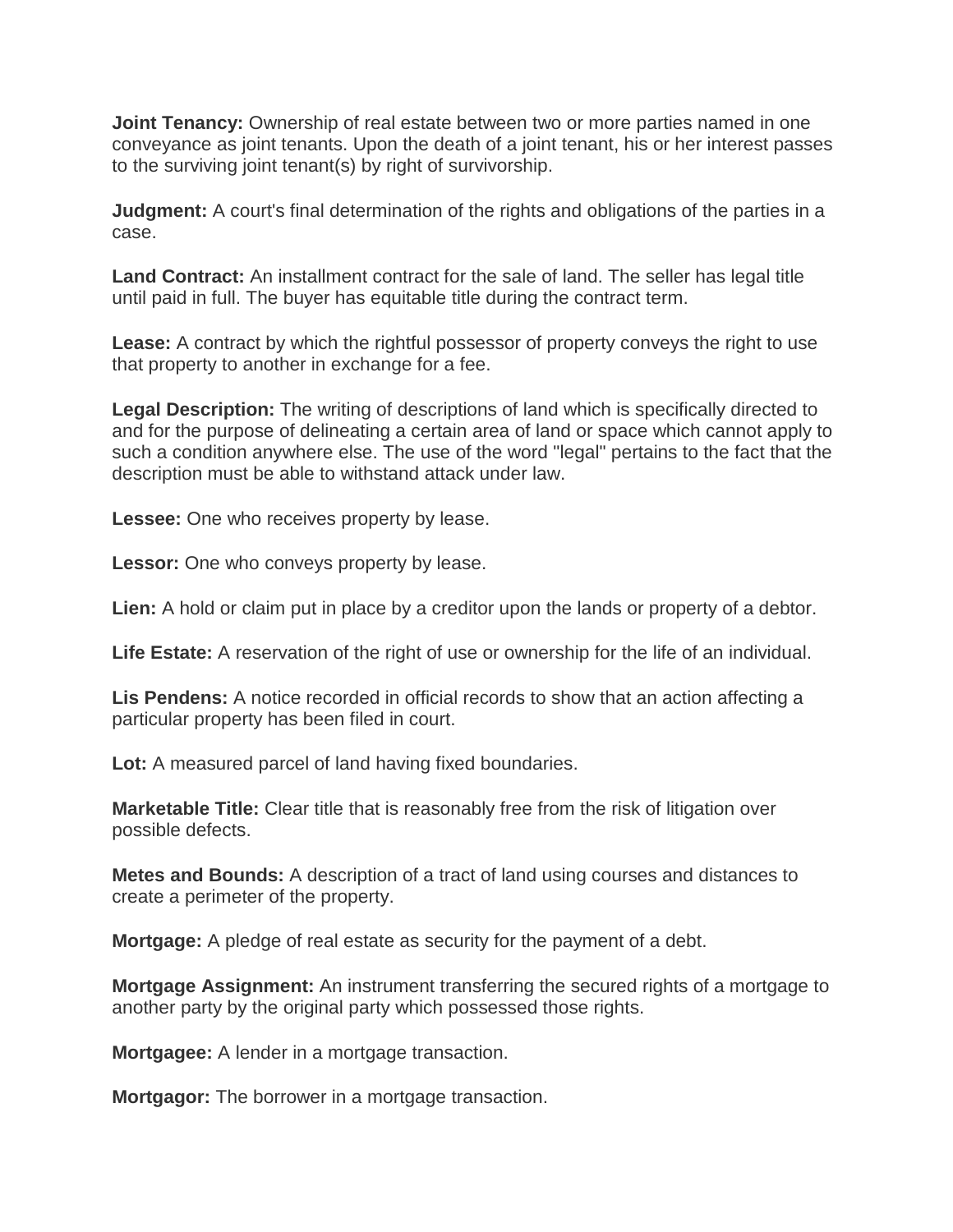**Notary:** One authorized to attest official documents.

**Parcel:** A piece of real property described in legal terms, numbered for appraiser's uses.

**Patent:** A document to grant public lands to an individual.

**Plat:** A map representing a piece of land which has been subdivided giving the location and boundaries of the subdivision.

**Power of Attorney:** A written instrument authorizing a person to act on behalf of another person to the extent of the document.

**Principal Meridian:** Longitudinal starting line from which range is measured to the East and West.

**Priority of Liens:** The priority of liens determined by the chronological order in which they were recorded, except for tax liens which have priority.

**Quarter Section:** Containing 160 acres, this is one-fourth the size of a Section of land. See also: Section.

**Quiet Title:** An action in District Court to remove record defects.

**Quit Claim Deed:** A deed operating as a release; intended to pass any title, interest, or claim which the grantor may have in the property, but not containing any warranty of a valid interest or title in by the grantor.

**Range**: A column of land running North and South, usually measured six miles wide, beginning at the Principal Meridian and moving outward. Used to create coordinates identifying Townships.

**Re-recording:** The recording of a document for the second time to correct an error contained in the document when originally recorded.

**Real Estate:** Land and anything permanently attached to the land whether by nature or by person.

**Real Property:** Land and all affixed to it, as well as the interests, benefits and rights inherent in real estate ownership

**Recorder:** A county office where instruments are recorded, giving public notice. Also known as the Register of Deeds, Registrar of Deeds, and Recorder.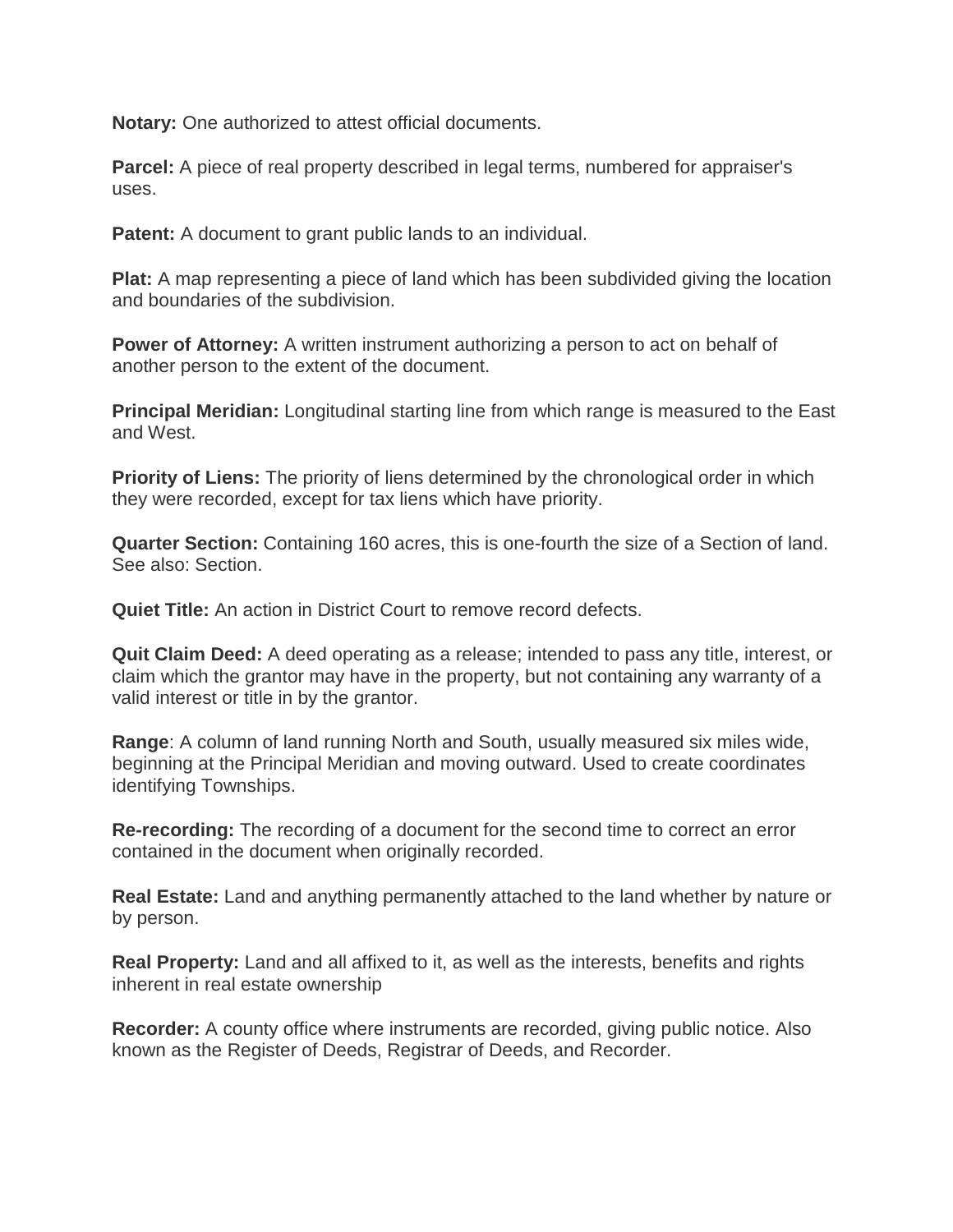**Recording:** The act of entering or recording documents in the Register of Deeds office. Documents are recorded to protect the interests of the people. Documents accepted for recording are time stamped, receive a unique document number, are indexed, a digital image is created and the document is then returned to the designated source.

**Release:** An instrument relinquishing the hold on a previously established claim against property. Most commonly used as a Release of Lien or Release of Mortgage where the debt has been satisfied or forgiven.

**Restriction:** A limitation of the use of real property. Also referred to as a deed restriction.

**Right of Way:** The right which one has to cross the lands of another.

**Section:** A portion of a township that is approximately one mile by one mile (containing 640 acres).

**Sectional Land Descriptions:** Land descriptions using the Section, Township, and Range of a piece of real property.

**Sheriff's Deed:** A deed sold by sheriff at public auction, showing date and place of sale, description and location of property, consideration, grantee, and parties to execution, acknowledgement, date filed, and certificate of recorder.

**Site Address:** The location of a property with a structure, independent of a legal description**.** Vacant land does not have a Site Address unless it possessed structure in the past. Also known as Situs Address

**Subdivision:** A tract of land which has been divided into lots according to the recorded subdivision plat.

**Subordination Agreement:** An agreement between two entities describing which is inferior and which is superior to the other in lien position. The subordinate lien is sometimes referred to as being "second place" or "second position". Most commonly used when two mortgages are on a single property.

**Survey:** The process by which boundaries are measured and land areas are determined; usually performed by a land surveyor.

**Tenant:** Any person in possession of real property with the owner's consent.

**Tenants in Common:** A form of co-ownership by which each owner holds an undivided interest in real property as if they were the sole owner. Unlike joint tenants, tenants in common have right of inheritance.